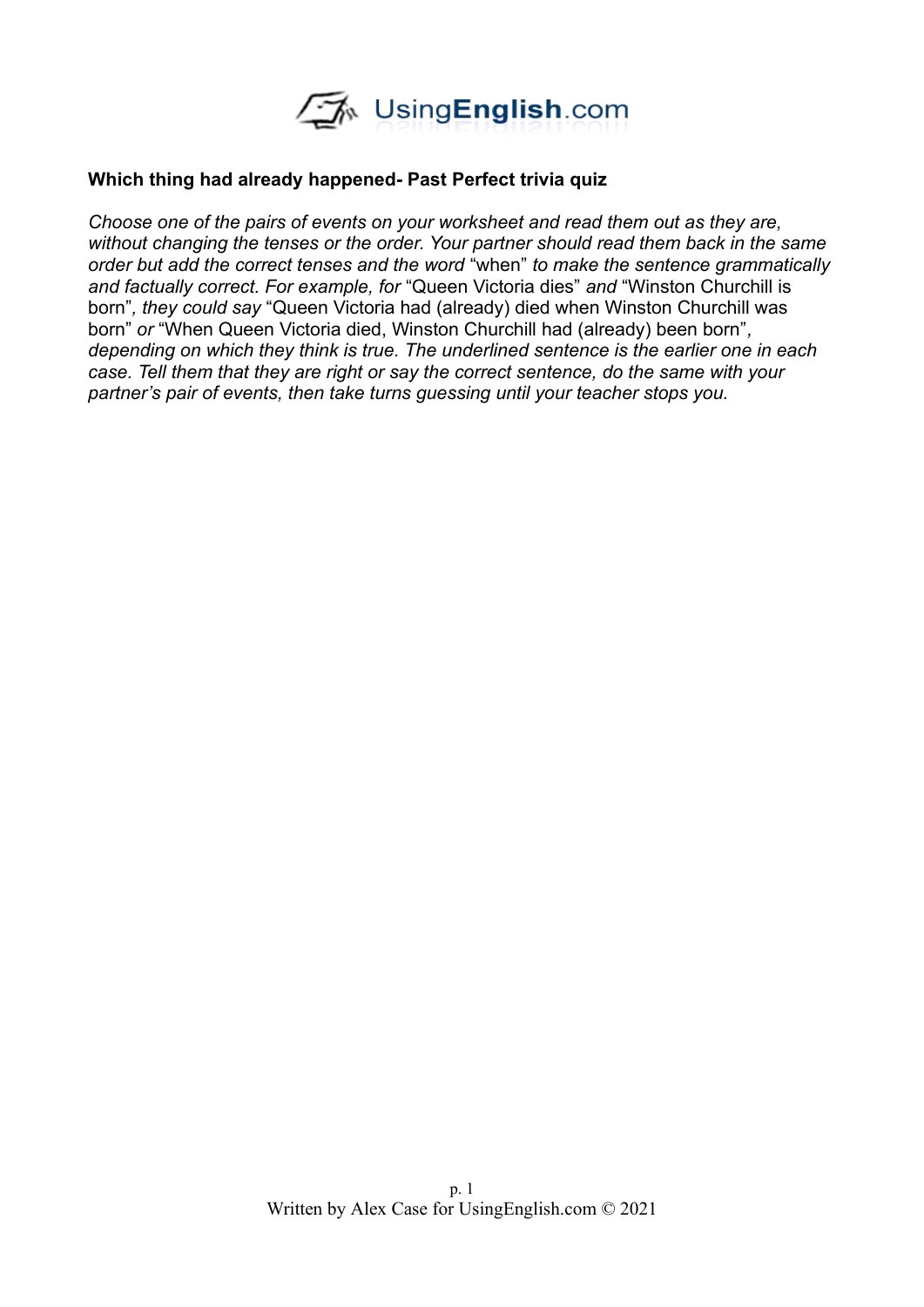

**Student A** dinosaurs die out the first mammals develop

Catherine Parr marries English King Henry VIII he executes two wives

British Prime Minister Neville Chamberlain declares "Peace in our time" World War Two starts

Americans walk on the moon President Kennedy (=JFK) dies

the British use concentration camps (in South Africa) the Germans use concentration camps

Lee Harvey Oswald lives in the USSR he shoots JFK dead

Vincent Van Gogh dies he sells his first painting

Americans go to space Russians go to space

Prime Minister Winston Churchill loses the national election World War Two ends

the Japanese bomb Pearl Harbour the Japanese invade China

homo sapiens appears humans make the first stone tools

English republican leader Oliver Cromwell dies he is hanged for treason against the king

Julius Caesar is assassinated Rome gets an Emperor

the first commercial satellite is launched the first spy satellite is launched